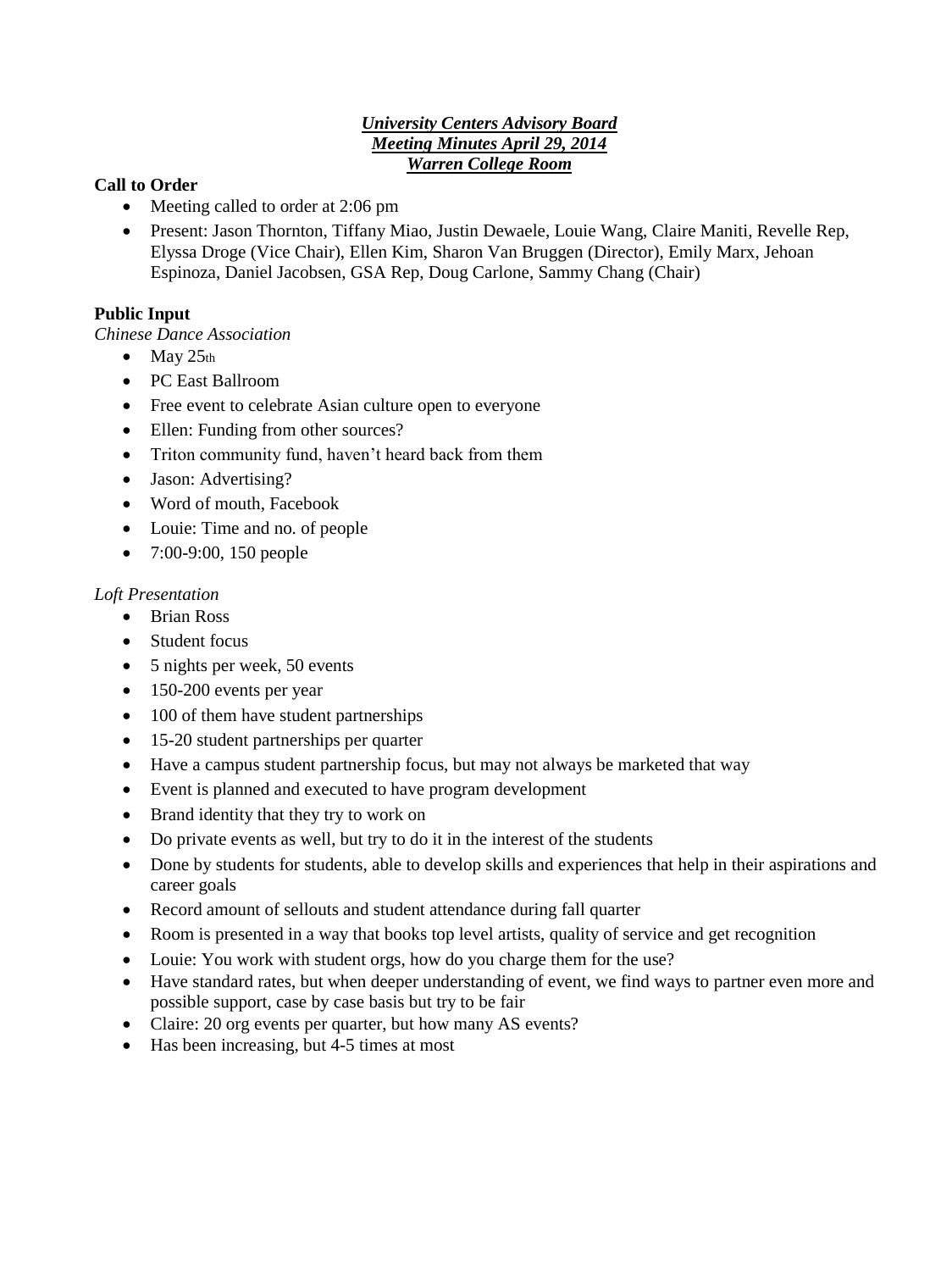- Justin: Attendance doesn't match caliber of artists there? Amount of outreach to student body and SD community or do you hope to have more?
- Always want to market student body, struggle with how many students are able to make a show, but we are pretty strong with social media but it is a competitive campus; want to make venue first for UCSD students, not too strong for outside community
- Hard line between how low can student ticket prices be, and is it an artist that resonates well to students. Always trying to tap student bodies in different ways.
- Colin: Do you happen to have university center, AS, and other student orgs?
- Yes of course! Lots of new orgs come to loft. Keep an open door for any orgs to come in, but it doesn't happen too often? 10-15 orgs per quarter separate from AS, lots of GSA
- Sharon: Student attendance at events? Stats for students vs non-students throughout the year
- 60 student/40 non student, 100 of them are Faculty UCSD community; Can bring family and friends from other places. The priority as students open to the community, some universities seen as elitist, but Loft is a welcome space for community members and students to interact
- Great value in the organization, bring lots of students and help with long term marketing of room
- Welcoming all students, not niche of an event, open to art exhibit event
- Claire: More student initiative events, how many can you incorporate?
- $\sim$  25 per quarter, now we are in 15 range
- Ellen: always open door policy, how long is planning for an event and wasn't ability to communicate because no response?
- Typically 2-3 times and regular email correspondents, no more than 2-3 times meeting to plan an event

## **Chair Report, Samuel Chang**

- Scheduled Che Café facility meeting for Thursday 10-11 am
- Budget committee again and bring up discussion next week, week after that is vote
- Budget Report:
- Hoping that reserve sits at 3 million dollar reserve
- Surplus/deficit of 2 million or 3 million which would cut into reserve
- *See slides for numbers*
- Every year that maintenance is deferred adds on year after year
- Merged business office and laid off staff, reduced PC East 24 hours
- UCAB comes to point what are we going to start consolidating
- Largest expenses are Che facility fire sprinkler system and fire alarm system and bathroom renovation (in ISIS report)
- If reduce facility hours, the net gain could be zero because losing restaurant revenue too
- This year we have spent  $\sim$ 43,000
- Yahya: Move Che Facility to student center, are we repairing the facility for them to move back?
- We have to discuss that afterwards, we don't want a crafts center situation
- Ted: What will be the deficit after?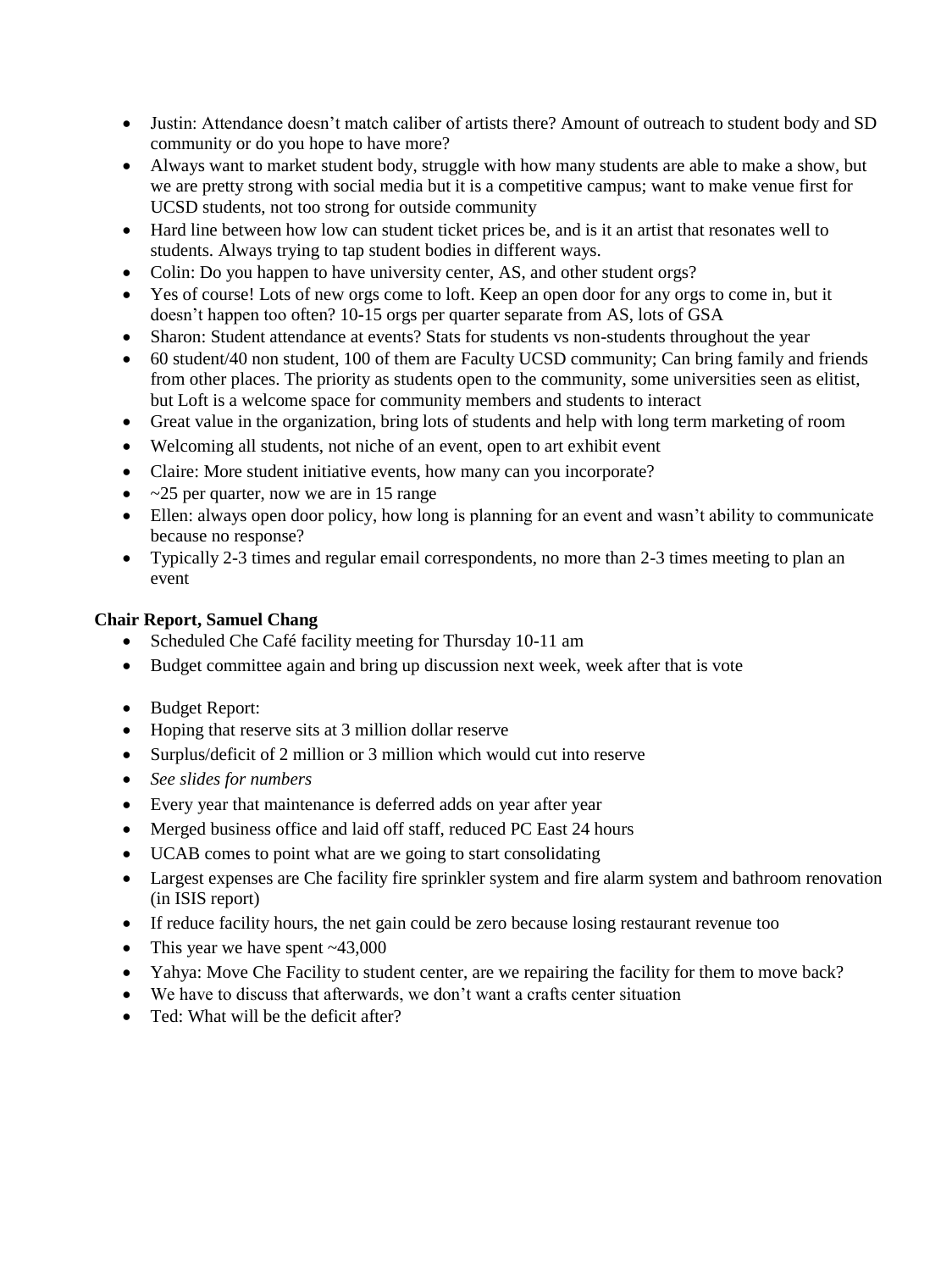- $-400,000$
- Why has it increased?
- Deferred maintenance is the biggest reason, 1.8 million
- What about instead of reducing costs, can't we increase revenues?
- Moved with Starbucks earlier and Lemongrass; brought in extra vendors.
- Cap and saturation point of how much food we can bring into the building, have already overextended its retail than what would be supported for a campus of our size.
- Looking for other non-food related opportunities
- Justin: Is there a possibility to raise rent higher?
- Can't increase because of lease, have teams that do all of that analysis to make sure we get market rate, including annual CPI increase
- Any other ways to increase funding?
- Proposals to cover costs
- Student union so philosophically, is paid by students, but not state funded facility, try to keep student fees low
- University centers is considered auxiliary service so no allocation for this facility, expected to make our own budget
- Difficult to get state funds unless its directly related to academics
- Yahya: If we move Che to facility can we defer some of the maintenance? Wouldn't we be responsible if anything happened?
- There's less concern about property damage, more concern about life and people
- Jehoan: When will UCAB find out?
- We are so limited that we can't even expand to look at those things. Campus is protective over development.
- Claire: discussed Referendum, but if we were looking to run during winter 2015, total increase to \$87.50? How much are we looking at?
- Havent looked at that yet
- Ellen: Looking at possibility of closing Che Facility, how to bring this to University Community?
- Documents will be public information so that people will know the full story and theres some understanding
- Yahya: How long could we sustain the Che Facility? Possibility that they incur maintenance fees there?
- As long as UCAB wants it to be that way. Student center location. Function as student org with space allocation. Don't have a rent, absorbed by general budget.
- Jehoan: Possible to have MOU?
- Further discussion until we know terms
- Justin: meeting with Che on Thursday? Will you bring discussion back to UCAB?
- Yes we can bring it back to discuss

## **Vice Chair Report, Elyssa Droge**

- Space allocation up: closing May 6th
- 1-2 week revision and then space assignments

## **Director Report, Sharon Van Bruggen**

• Been working on budget report